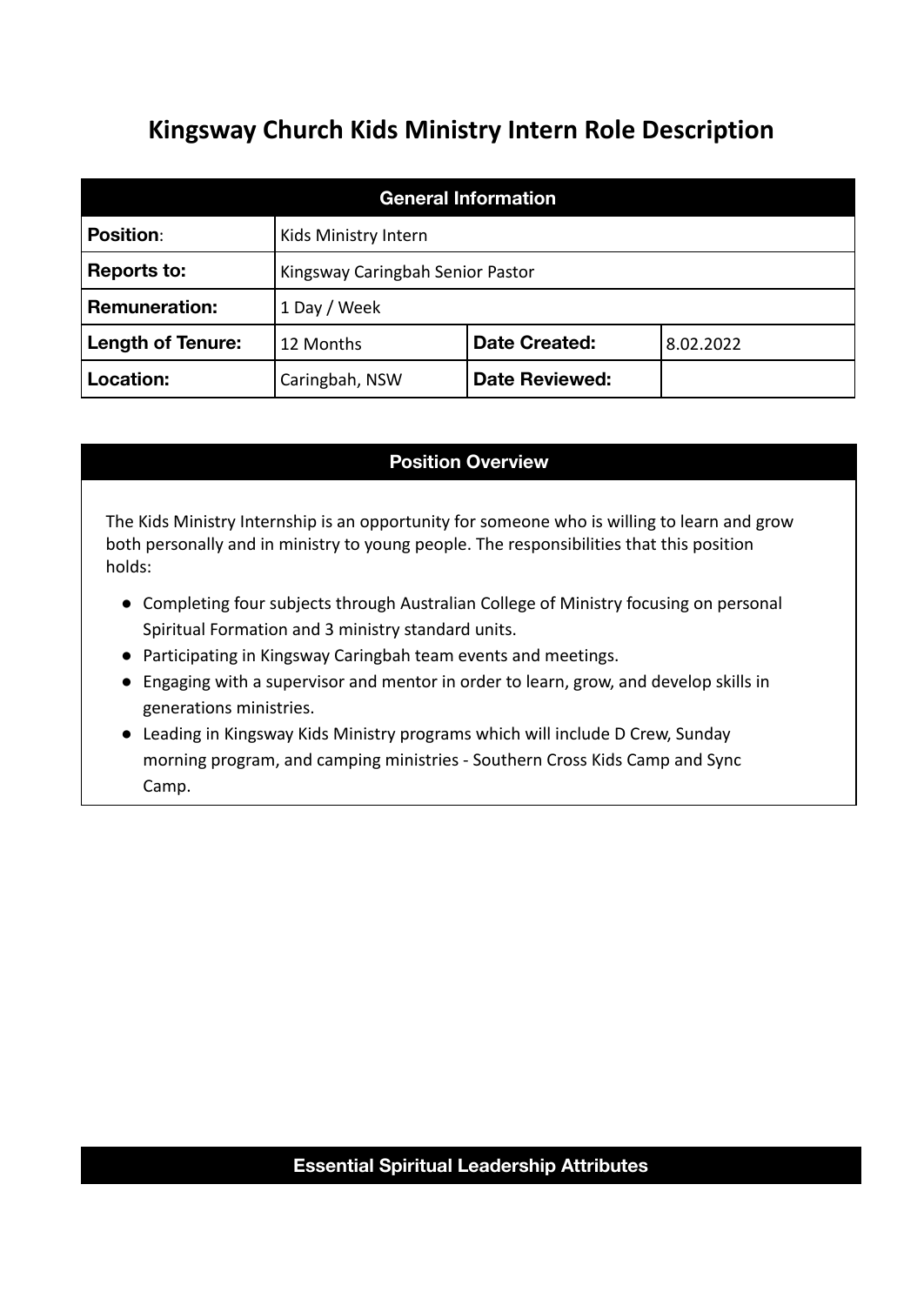- Dynamic personal relationship with Jesus, seeking on-going growth and spiritual maturity.
- Humble dependence on God's wisdom and strength, through the ministry of the Holy Spirit, to do God's will for God's glory.
- Gifted with a passion for young people, leadership, communication, and mentoring.
- Willingness to learn and be taught.
- Dedicated to God's standard for unity in the Body of Christ in all teamwork situations.
- Living a personal life according to God's moral standards and truth.
- Compassion for the lost and hurting, with personal outreach as a way of life.
- Supportive and encouraging towards the exercising of spiritual gifts for the benefit of the generations ministries and wider church.

# **Key Relationships**

Directly responsible to the following staff/volunteers:

- Senior Pastor
- Kids Pastor

# **Other Duties**

- Be present and connect with young people at Sunday gatherings, especially new families.
- Be present for weekly Caringbah Team meetings Tuesdays in 2022.
- Be present at staff connects and staff retreats where possible.
- Contribute to the shared activities, projects, events of the Caringbah Team.

| Key Selection Criteria |                                                         |  |  |  |
|------------------------|---------------------------------------------------------|--|--|--|
| KSC <sub>1</sub>       | Demonstrated humility and dedication to learn and grow. |  |  |  |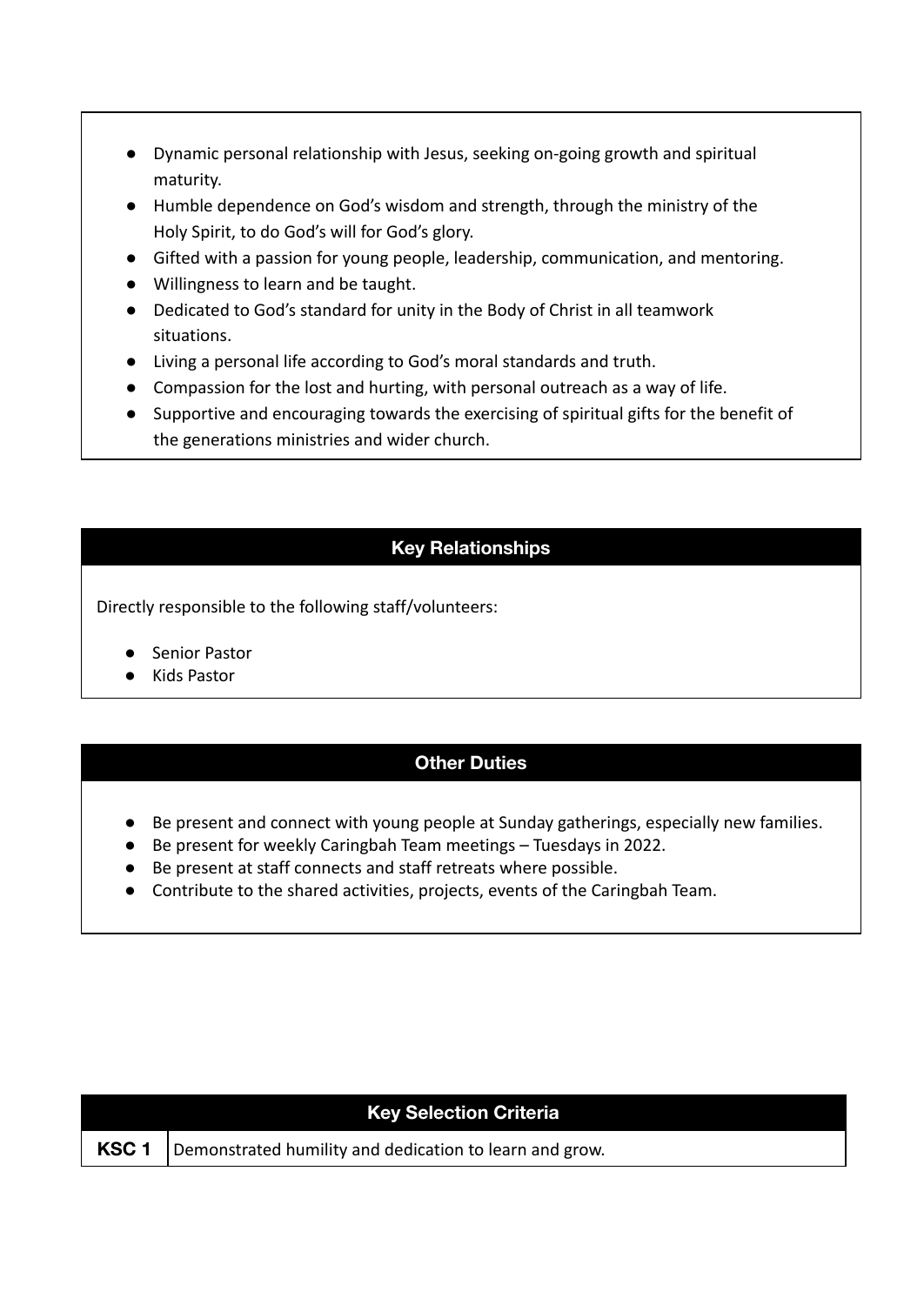|                  | KSC 2   Commitment to study with ACOM.                                                                       |
|------------------|--------------------------------------------------------------------------------------------------------------|
| KSC <sub>3</sub> | Evidence of passion for impacting the next generation through mentoring, coaching,<br>teaching, and leading. |
|                  | <b>KSC 4</b>   Flexible, adaptable and able to work well in teams.                                           |

## **Success Profile**

#### **To be successful in the role you are likely to have the following qualities:**

Skills

- Relates well to people of different ages, including young people, parents and carers.
- Communicate God's word to a variety of ages and in different contexts.
- Demonstrated commitment to Safe Church practices.
- Pastoral care skills.

#### Personal Attributes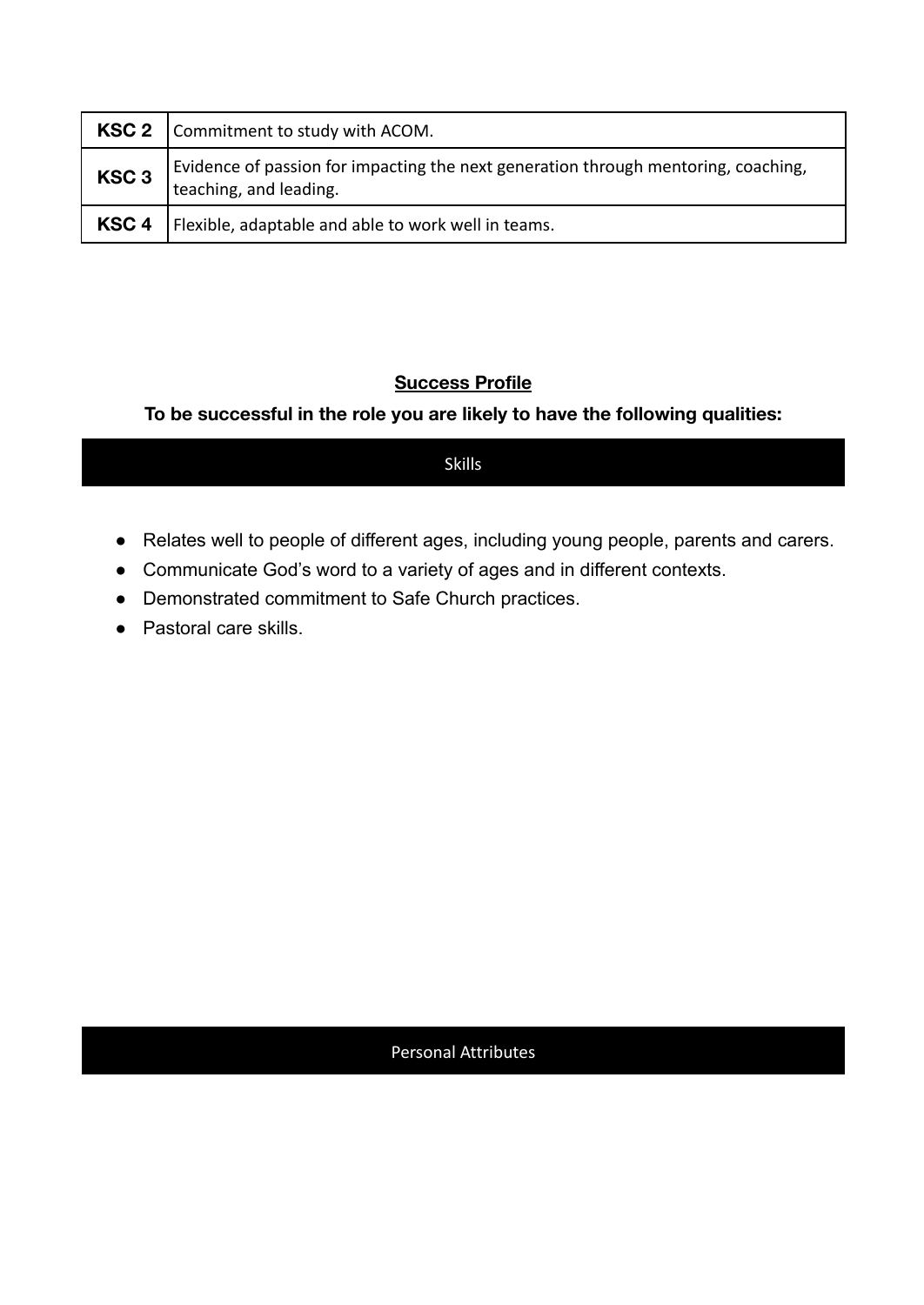- Loves Jesus and longs to see others comes to salvation in Christ
- Desire to learn and value giving and receiving feedback
- Committed to growing in skills, faith, and maturity
- A committed prayer life
- Loves young people and is passionate about seeing them grow in Christ
- Committed to executing ministry at a high quality
- Self-motivated
- Warmth and positivity
- Resilient
- Caring, supportive, creative, and willing to try new ideas

#### **Competencies**

- Takes initiative
- Manages relationships well across all ages
- Action oriented
- Asks questions
- Planning and organisation
- Time and priority management
- $\bullet$  Communication both written and verbal
- Ability to work effectively independently and within a team
- Resourceful

#### **Acknowledgement**